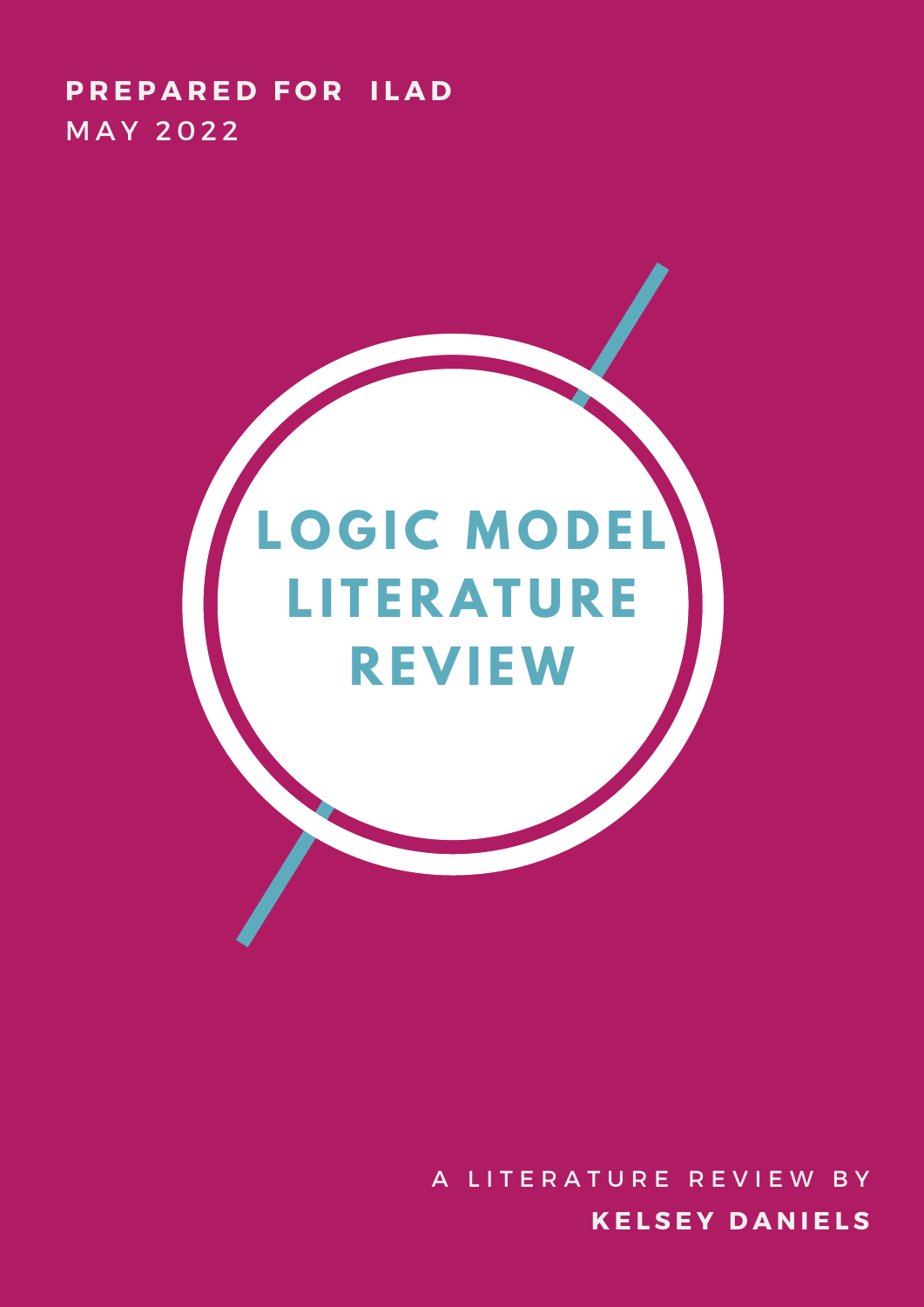Despite concerted efforts fostered by the United Nations' Millennium Development Goals, roughly one billion people were still living below the international poverty line (on less than \$1.25 per day) by the end of 2015 (Romaine, 2019). The apparent intractability of extreme poverty has left scholars searching for answers. For example, economists like Jeffrey Sachs have theorized that it will always be impossible to effect change in global poverty rates without providing foreign aid that can address the "poverty traps" that hinder development efforts (Sachs, 2011).

Such "poverty traps" are often defined in purely economic terms: A poverty trap exists wherever the ability to grow income quickly is small for those with the least amount to invest but significantly greater for those with slightly more to invest (Banerjee & Duflo, 2012). Put another way, when individuals at the bottom of the economic pyramid cannot acquire enough capital to make even small investments that can increase their wealth quickly, some economists believe it is likely that they will remain trapped in poverty.

These decisions about how and whether to invest capital in order to escape poverty have traditionally been assumed to be "rational," or the result of a strictly self-interested calculation of (typically monetary) costs and benefits. More recently, however, behavioral economists have found that these decisions are not quite as "rational" as previously assumed (Baddeley, 2017). Rather, they are often influenced by numerous social and psychological factors in addition to costbenefit calculations (Baddeley, 2017).

**E X E C U T I V E S U M M A R Y** social discrimination, lower self-esteem, and The social and psychological factors that affect the investment decisions of those at the bottom of the pyramid are nowhere more apparent than among speakers of underresourced languages. According to linguist and activist, Suzanne Romaine (2019, p. 45), "a vicious circle of intersecting disadvantages pushes linguistic minorities into [the] 'bottom billion'." That is, being a speaker of an underresourced language is associated with economic, social, and health risks (Romaine, 2019). Speakers of under-resourced languages often live in remote regions and face language barriers that result in more lack of access to quality education, healthcare, nutrition, human rights and civil rights (McDougall, 2007). Thus, when speakers of under-resourced languages want to access these vital resources, they are often expected to leave their own language, culture, and/or community to do so.

> **According to linguist and activist, Suzanne Romaine (2019, p. 45), "a vicious circle of intersecting disadvantages pushes linguistic minorities into [the] 'bottom billion'."**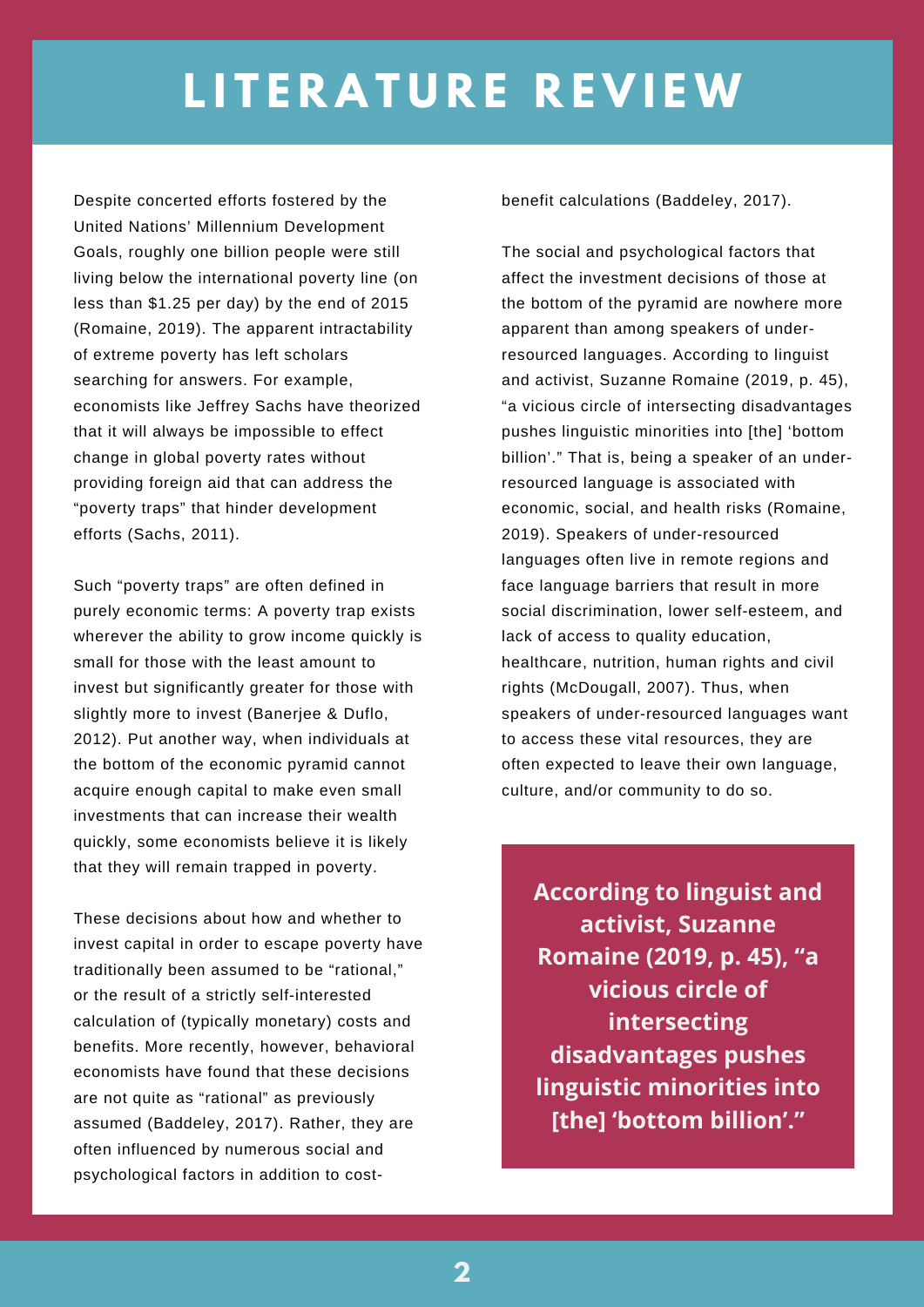The psychosocial effects of such discrimination lead to a diminished capacity for these groups to better their situations even when they receive outside assistance if that assistance is not sensitive to the specific issues that they face (McDougall, 2007). According to an independent expert on minority issues for the United Nations Human Rights Council (as cited in McDougall, 2007, p. 333), "without a targeted focus on their needs and rights, [minority groups] will remain disproportionately impoverished. And without a more coherent effort to reduce poverty through targeted strategies that specifically reach out to minority communities, the international community will fail to achieve, or sustain, the important targets set**.**"

Given this context, International Literacy and Development (ILAD) seeks to promote human flourishing through educational, social, and economic development specifically in language communities that are underresourced (see organization-wide logic model on p. 4). ILAD employs four core competencies that help them achieve this mission: literacy/education, human language technology (HLT), agricultural development, and business development centers (BDCs). Through ILAD's work in literacy/education, speakers of under-resourced languages are taught to read and write in the language they know best. Through ILAD's work in human language technology, technological tools like cell phone keyboards, spell check, autocorrect, and machine translation are created for local languages. Through agricultural development, demonstration

farms are established that can teach new agricultural techniques to small-scale farmers. And through ILAD's BDCs, aspiring entrepreneurs are trained in business planning and management principles.

ILAD's four core competencies strategically address the "intersecting disadvantages" (Romaine, 2019, p. 45) that often exclude speakers of under-resourced languages from 1) vital information flows and 2) economic markets. ILAD's work in literacy/education and HLT most directly addresses underresourced language communities' access to vital information flows, and ILAD's work in agricultural development and BDCs most directly addresses their access to economic markets. However, ILAD's work in all four competencies indirectly addresses underresourced language communities' access to both.

It is important to note that even when speakers of under-resourced languages are not strictly excluded from vital information flows and economic markets, they are sometimes forced "to participate in ways that undermine their human dignity" (Wydick, 2019, p. 95). For example, when speakers of under-resourced languages have no choice but to leave their own language, culture, and/or community to access vital resources, this can violate the inherent dignity they have because "[t]he dignity of the human person is only truly honored when the person is seen in her uniqueness [and equality]" (Carozza & Sedmak, 2020, p. 27).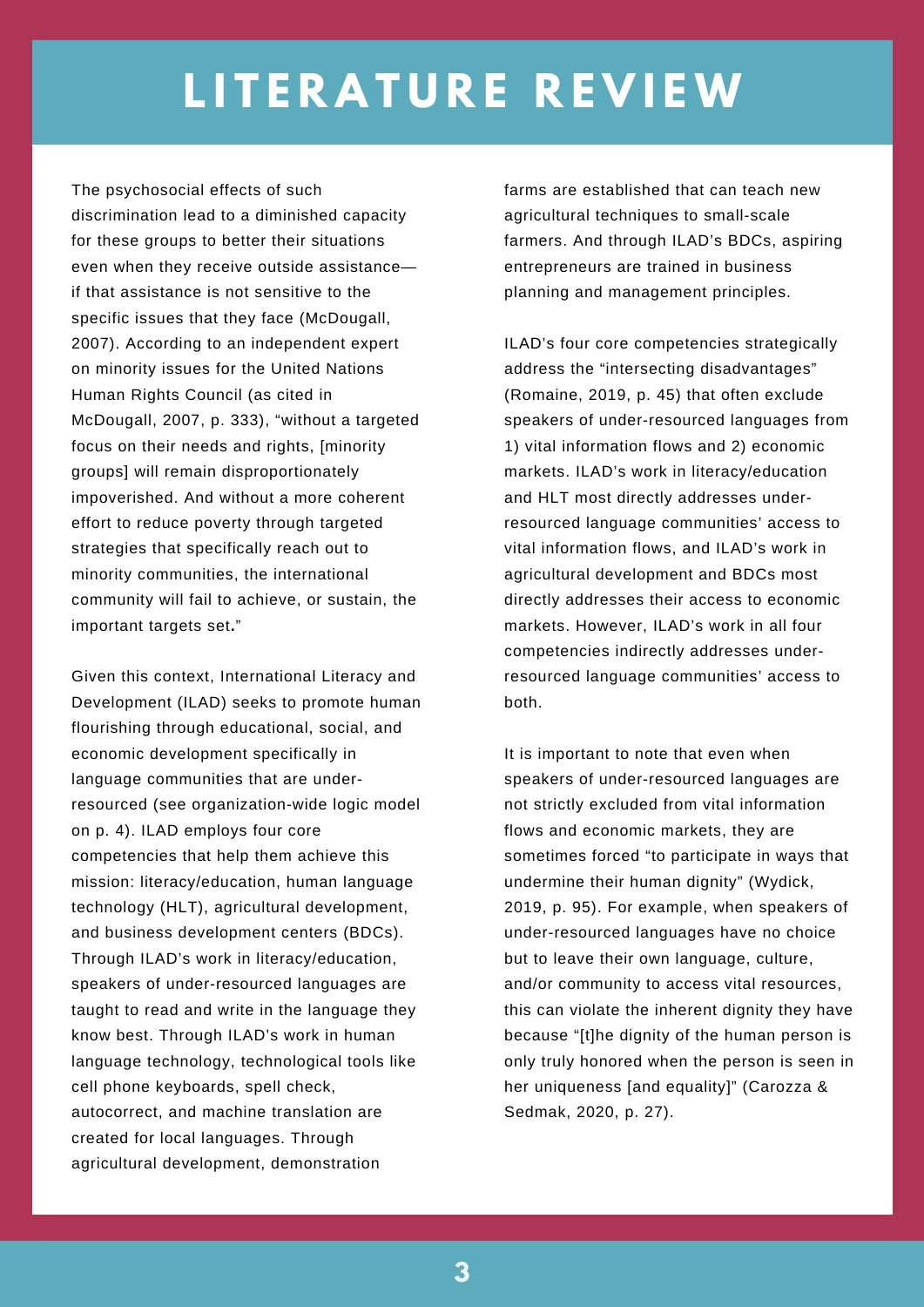### **L O G I C M O D E L**

→

Short-term

 $\rightarrow$  Outputs: Activities  $\rightarrow$  Outputs: Participation  $\rightarrow$ 

#### **ILAD's Organization-wide Logic Model**

Inputs

**Organization Objective:** To promote human flourishing through educational, social, and economic development in language communities that are under-resourced.

Outcomes

Mid-term

Long-term

#### Some m under-re languag commun caught i trap and regularly from var of huma They mu choose b remainin from vita informat and/or markets participa them in violates dignity. present flourish

Problem Statement

| embers of<br>sourced<br>ities are<br>n a poverty<br>are<br>y excluded<br>ious aspects<br>n flourishing.<br>st often<br>etween 1)<br>g cut off<br>۱ŧ<br>ion flows<br>conomic<br>or $2)$<br>iting in<br>a way that<br>their human<br>Both options<br>barriers to<br>ng.                                                                                                                                                                                                                                                                                                                                                                                                                                                                                     | Funding<br>Organizational<br>leadership<br>infrastructure<br>(including language<br>community members                                                                                                                | <b>Acquiring local</b><br>language and culture<br><b>Ongoing fundraising</b>                                                             | Any members of<br>under-resourced<br>language<br>communities who<br>desire assistance<br>and demonstrate<br>need                                    | <b>Community members</b><br>begin to trust ILAD<br>teams and perceive<br>the honor they have<br>for them.                                                                                                                                                                                                                                                                                                                                                                                                                   | ۰      | <b>Community members</b><br>and ILAD teams<br>mutually strengthen<br>their sense of<br>meaning and<br>purpose, character<br>and virtue as they<br>share life together. |                                                                                                                                                                               |                                                          |  |
|-----------------------------------------------------------------------------------------------------------------------------------------------------------------------------------------------------------------------------------------------------------------------------------------------------------------------------------------------------------------------------------------------------------------------------------------------------------------------------------------------------------------------------------------------------------------------------------------------------------------------------------------------------------------------------------------------------------------------------------------------------------|----------------------------------------------------------------------------------------------------------------------------------------------------------------------------------------------------------------------|------------------------------------------------------------------------------------------------------------------------------------------|-----------------------------------------------------------------------------------------------------------------------------------------------------|-----------------------------------------------------------------------------------------------------------------------------------------------------------------------------------------------------------------------------------------------------------------------------------------------------------------------------------------------------------------------------------------------------------------------------------------------------------------------------------------------------------------------------|--------|------------------------------------------------------------------------------------------------------------------------------------------------------------------------|-------------------------------------------------------------------------------------------------------------------------------------------------------------------------------|----------------------------------------------------------|--|
|                                                                                                                                                                                                                                                                                                                                                                                                                                                                                                                                                                                                                                                                                                                                                           | w/ ILAD values)<br>Organizational<br>support<br>infrastructure<br>Partners (gov'ts, non-<br>profits, for-profits)<br>External networks<br>Clear systems and<br>processes for each<br>competency<br>Research evidence | <b>Building</b><br>relationships and<br>trust among<br>stakeholders<br>Assessing local<br>assets and needs in<br>the community           | Skilled<br>program/project<br>staff (w/ long-term<br>access to<br>communities and w/<br>ILAD values;<br>including language<br>community<br>members) | <b>Community members</b><br>learn about how they<br>may improve their<br>access to vital<br>information flows<br>and/or economic<br>markets.                                                                                                                                                                                                                                                                                                                                                                                | ٠<br>۰ | <b>Community members</b><br>begin to improve<br>their access to vital<br>information flows<br>and/or economic<br>markets.                                              | Relevant language<br>communities are no<br>longer caught in a<br>poverty trap that<br>violates their dignity.<br>They are sustainably<br>flourishing, using<br>their improved |                                                          |  |
|                                                                                                                                                                                                                                                                                                                                                                                                                                                                                                                                                                                                                                                                                                                                                           |                                                                                                                                                                                                                      | <b>Finding innovative</b><br>solutions                                                                                                   | Partner<br>organizations/<br>entities                                                                                                               | <b>Community members</b><br>experience an<br>increased sense of<br>agency and perceive<br>the potential for<br>flourishing.                                                                                                                                                                                                                                                                                                                                                                                                 |        | <b>Community members</b><br>engage in activities<br>that promote<br>flourishing,<br>contributing to<br>society in new ways.<br><b>Community members</b>                | access to vital<br>information flows<br>and/or economic<br>markets to contribute<br>to society in new                                                                         |                                                          |  |
|                                                                                                                                                                                                                                                                                                                                                                                                                                                                                                                                                                                                                                                                                                                                                           |                                                                                                                                                                                                                      | Developing and<br>implementing<br>program/project<br>plans<br>Ongoing M&E<br>processes<br>Four Core<br>Competencies:<br>- Local language |                                                                                                                                                     |                                                                                                                                                                                                                                                                                                                                                                                                                                                                                                                             |        |                                                                                                                                                                        |                                                                                                                                                                               | ways, and they are<br>coaching others to do<br>the same. |  |
|                                                                                                                                                                                                                                                                                                                                                                                                                                                                                                                                                                                                                                                                                                                                                           | M&E framework<br>Training (in four core,<br>relationship building,<br>and messaging                                                                                                                                  |                                                                                                                                          |                                                                                                                                                     |                                                                                                                                                                                                                                                                                                                                                                                                                                                                                                                             |        | are fully coached in<br>the relevant<br>competencies They<br>are leading in<br>development work,<br>and they are<br>coaching someone<br>else.                          |                                                                                                                                                                               |                                                          |  |
|                                                                                                                                                                                                                                                                                                                                                                                                                                                                                                                                                                                                                                                                                                                                                           | Tools/software/tech/<br>industry-specific<br>resources                                                                                                                                                               |                                                                                                                                          |                                                                                                                                                     |                                                                                                                                                                                                                                                                                                                                                                                                                                                                                                                             |        |                                                                                                                                                                        |                                                                                                                                                                               |                                                          |  |
|                                                                                                                                                                                                                                                                                                                                                                                                                                                                                                                                                                                                                                                                                                                                                           |                                                                                                                                                                                                                      | literacy<br>- HLT<br>- Agriculture<br>- BDCs                                                                                             |                                                                                                                                                     |                                                                                                                                                                                                                                                                                                                                                                                                                                                                                                                             |        |                                                                                                                                                                        |                                                                                                                                                                               |                                                          |  |
| tions:<br>rships continue and are helpful<br>unities accept our teams<br>worldviews are better for redeeming human problems than others<br>ss toward our long-term goal will not be strictly linear but will involve an ongoing,<br>process of knowledge/belief, behavior, and systemic/environmental change<br>tput activities are not listed in sequential order<br>teams are considering and addressing unintended consequences in their project<br>and M&E processes<br>ns:<br>ty trap" refers not only to the economic factors that keep people in poverty but also<br>ional factors<br>es their human dignity" refers in part to minority language speakers' potential<br>to flourish without leaving their own culture, language, and/or community |                                                                                                                                                                                                                      |                                                                                                                                          |                                                                                                                                                     | <b>External Factors:</b><br>- Access/visas for ILAD personnel<br>- Government acceptance of our teams<br>- Government control over access to information<br>- Civil /political stability<br>- Extremism (religious or otherwise)<br>- Family health<br>- Emotional health<br>- Spiritual health<br>- Physical health<br>- Cultural differences/misunderstandings<br>- New research on language and economic development<br>- Groups doing similar work<br>- Global health crises<br>- Language attitudes within communities |        |                                                                                                                                                                        |                                                                                                                                                                               |                                                          |  |
|                                                                                                                                                                                                                                                                                                                                                                                                                                                                                                                                                                                                                                                                                                                                                           |                                                                                                                                                                                                                      | buting to society" refers to a wide variety of activities including running for-profit                                                   |                                                                                                                                                     | - Shifting multilingualism<br>- Functioning and available infrastructure (e.g. internet access, electricity)                                                                                                                                                                                                                                                                                                                                                                                                                |        |                                                                                                                                                                        |                                                                                                                                                                               |                                                          |  |

- "Contr
- 

- Partne<br>- Partne<br>- Certai ccr<br>Progr<br>cyclica

- The or<br>- Projec<br>plannin

Definit - "Pove the rela<br>Violatinability

- businesses, teaching literacy classes, etc.<br>- "Under-resourced" can refer to their resources in language development, economic<br>development, or hope development, or hope<br>- "Vital information flows" refers to the information that is exchanged through both literature
- 
- 
- Vital information flows refers to the information that is exchanged through both literature.<br>
(Local language literacy) and technology (HLT)<br>
 "Economic markets" refers to the exchange of goods and services for profit v
- 
- Environmental factors (e.g. natural disasters)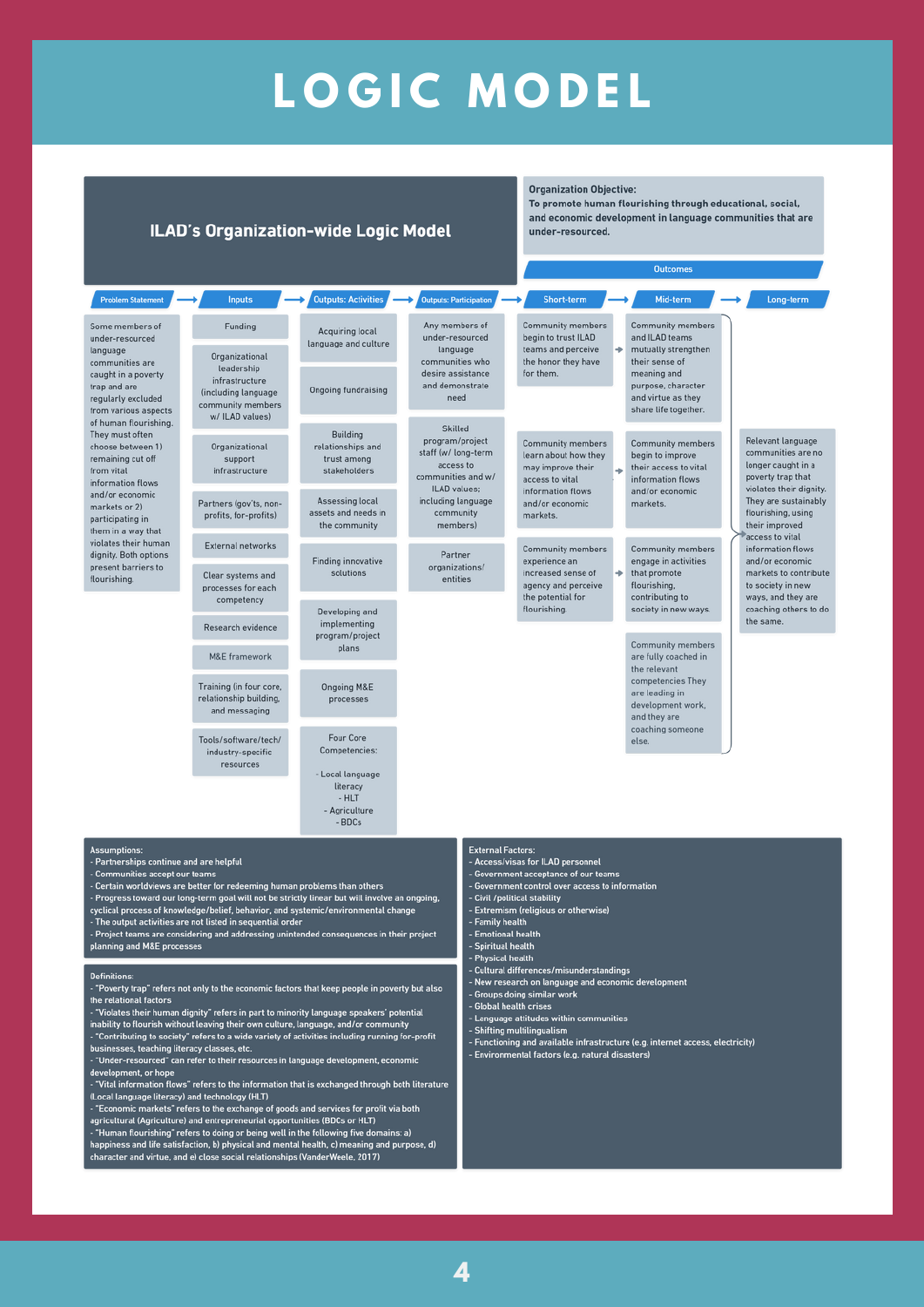This foundation of human dignity underlies all of ILAD's work. Human dignity has been defined as "the worthiness of every human being" (Himanen, 2014, p. 293), and this understanding inspires many of ILAD's strategies, including partnerships, holistic development, long-term engagement, assetbased development, and ILAD's focus on under-resourced languages. ILAD believes as some linguists have advocated, "Global development agendas cannot reach the 'bottom billion' without speaking to them in their own languages" (Romaine, 2019, p. 52). This human dignity framework is essential in working with language communities that are under-resourced particularly because of the intersecting disadvantages that have violated their inherent dignity in the past.

The foundation of human dignity is also what underlies ILAD's pursuit of long-term outcomes like human flourishing as, "The goal of all people's wellbeing requires all people's dignity" (Himanen, 2014, p. 302). As shown in the concept map on p. 6, ILAD conceptualizes human flourishing as doing or being well in the following five domains: a) happiness and life satisfaction, b) physical and mental health, c) meaning and purpose, d) character and virtue, and e) close social relationships (VanderWeele, 2017, p. 8149). Following VanderWeele (2017), ILAD also includes material and financial stability as a means of capturing whether an individual's flourishing might be sustainable.

On the path to long-term human flourishing, ILAD expects to reach both short- and midterm outcomes that will contribute to this overall goal. First, ILAD expects that community members will perceive the honor that ILAD teams have for them and will begin to trust ILAD staff. Through these strong relationships, community members and ILAD teams will be able to mutually strengthen their sense of meaning and purpose, character and virtue. ILAD's focus on honor, trust, and relationship building is necessary given that violations to dignity, which present barriers to flourishing, are inherently relational (Miller, 2017). Redressing violations to dignity then forms the foundation of good relationships and "creates conditions for our mutual growth and development" (Hicks, 2016, p. 20). ILAD focuses on meaning and purpose, character and virtue development within these relationships as these have been shown to have a positive influence on the other domains of well-being (Weziak-Bialowolski et al., 2019; Weziak-Bialowolski et al., 2020; Weziak-Bialowolski et al., 2021).

Second, ILAD seeks to provide underresourced language communities with access to vital information flows and economic markets. As can be seen in the concept map on p. 6, the alignment between this method and its expected outcome of human flourishing has been established by previous research. According to VanderWeele's (2017) review of the literature, there are four pathways that contribute to increased flourishing for individuals: family, work, education, and religious communities. Providing access to vital information flows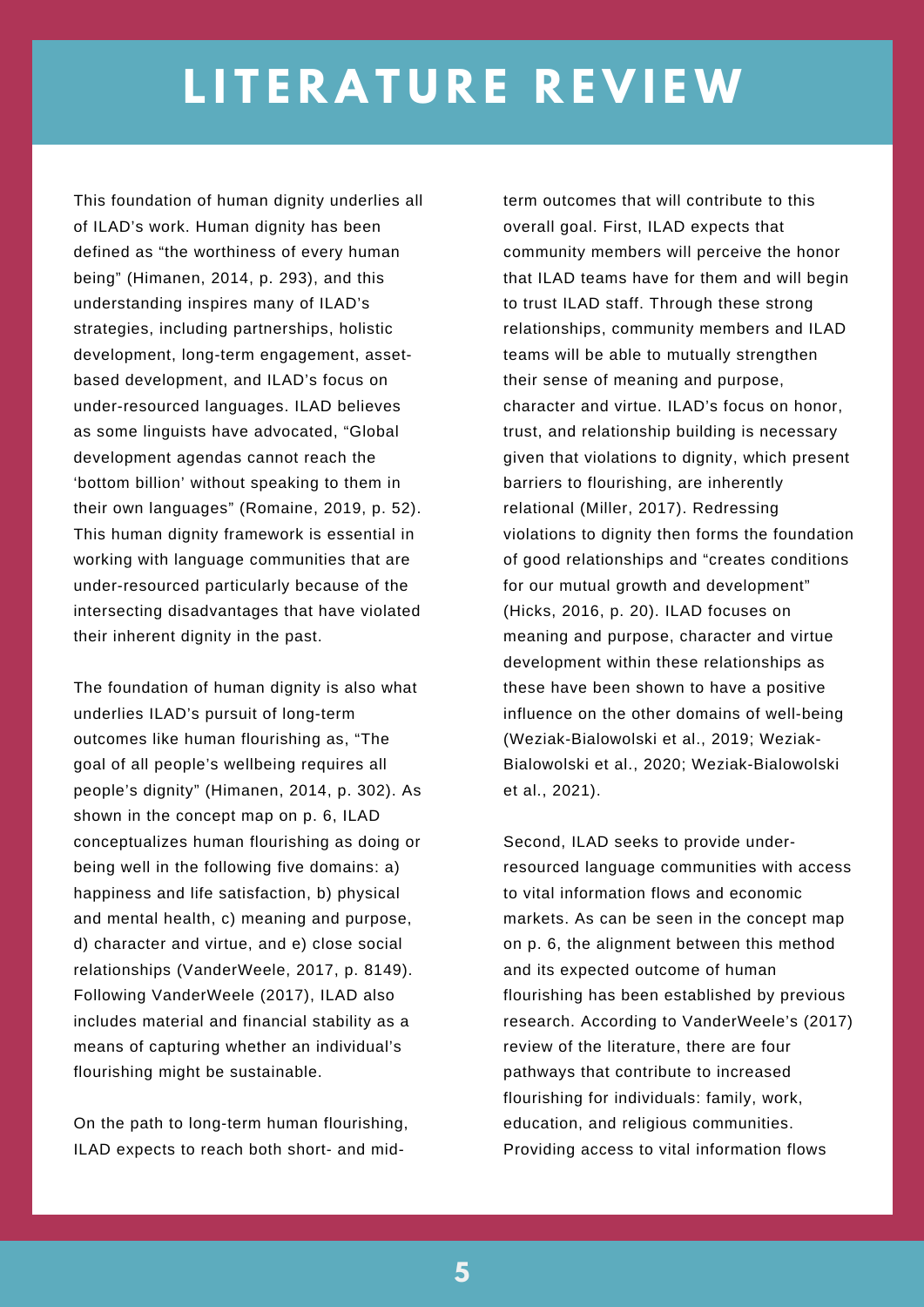## **C O N C E P T M A P**



Concept map demonstrating the various pathways to domains of human flourishing (references in superscript are from original source) (Vanderweele, 2017, p. 8151)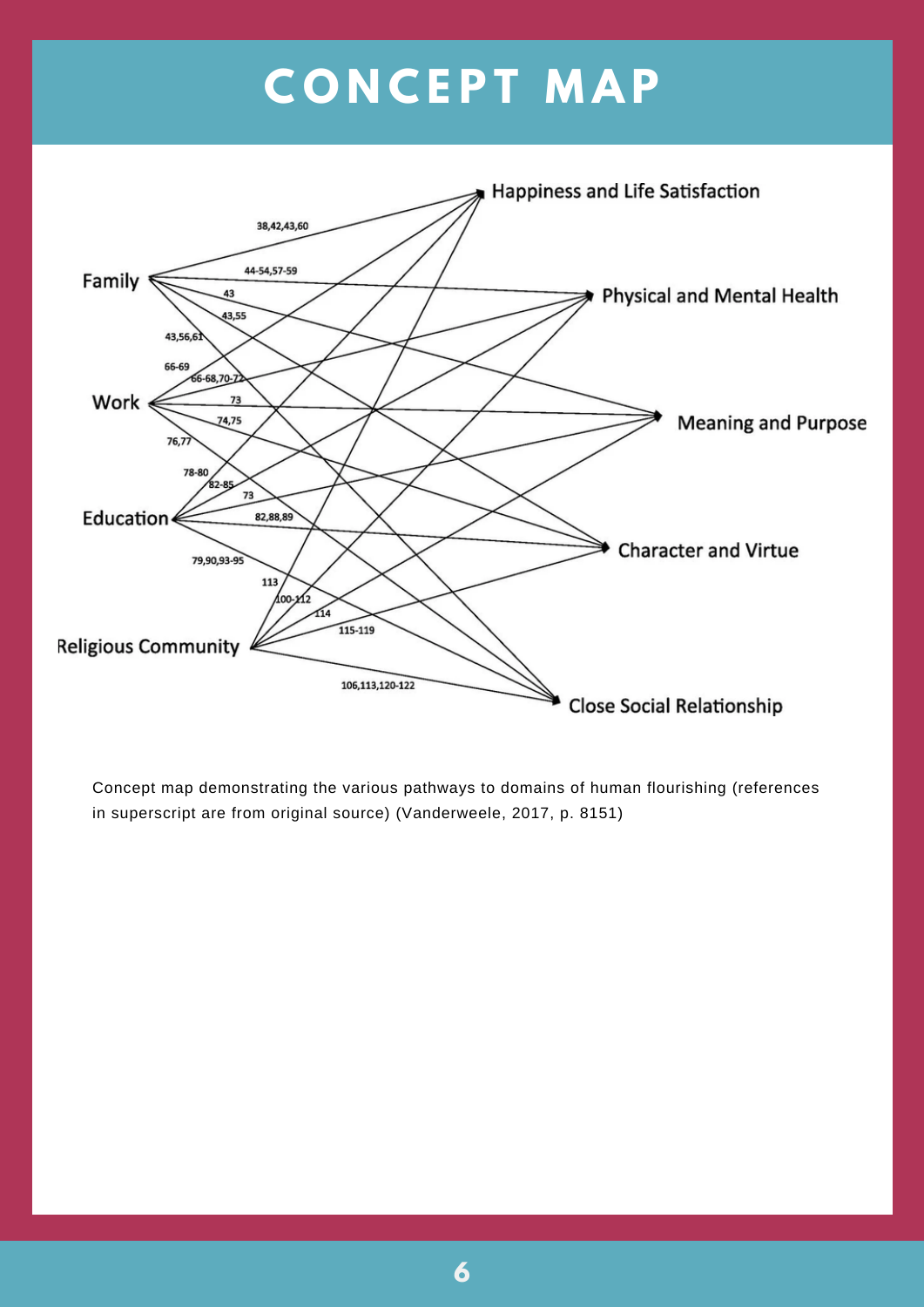and economic markets directly relates to two of these four pathways: education and work.

Third, though VanderWeele's (2017) conceptualization is focused on human flourishing at an individual level, ILAD also wants to see flourishing between and among community members. Thus, another mid-term outcome of ILAD's work is to see speakers of under-resourced languages using their improved access to vital information flows and economic markets to contribute to society in new ways. As Amartya Sen (1999, as cited in Banerjee & Duflo, 2012, p. 5) has said, "poverty is not just a lack of money; it is not having the capability to realize one's full potential as a human being." Therefore, ILAD projects also foster the ability of underresourced language communities to contribute to society in new ways, so that these communities are not just recipients of ILAD's services but givers as well (cf. Wydick, 2019).

Fourth, ILAD seeks sustainability in its community development efforts. ILAD projects incorporate strategies for coaching community members in relevant competencies so that they are equipped to lead in the development work. The goal is then to have community members coaching others to do the same so that our projects are self-replicating, and progress is not dependent on ILAD or on any one staff member.

Taken together, ILAD expects that these short- and mid-term outcomes will lead to the sustainable flourishing of speakers of underresourced languages. Their flourishing will be manifest not only in their higher levels of self-reported well-being but also in the ways that they use their improved access to vital information flows and economic markets to contribute to society in new ways and coach others to do the same.

> **As Amartya Sen (1999, as cited in Banerjee & Duflo, 2012, p. 5) has said, "poverty is not just a lack of money; it is not having the capability to realize one's full potential as a human being."**